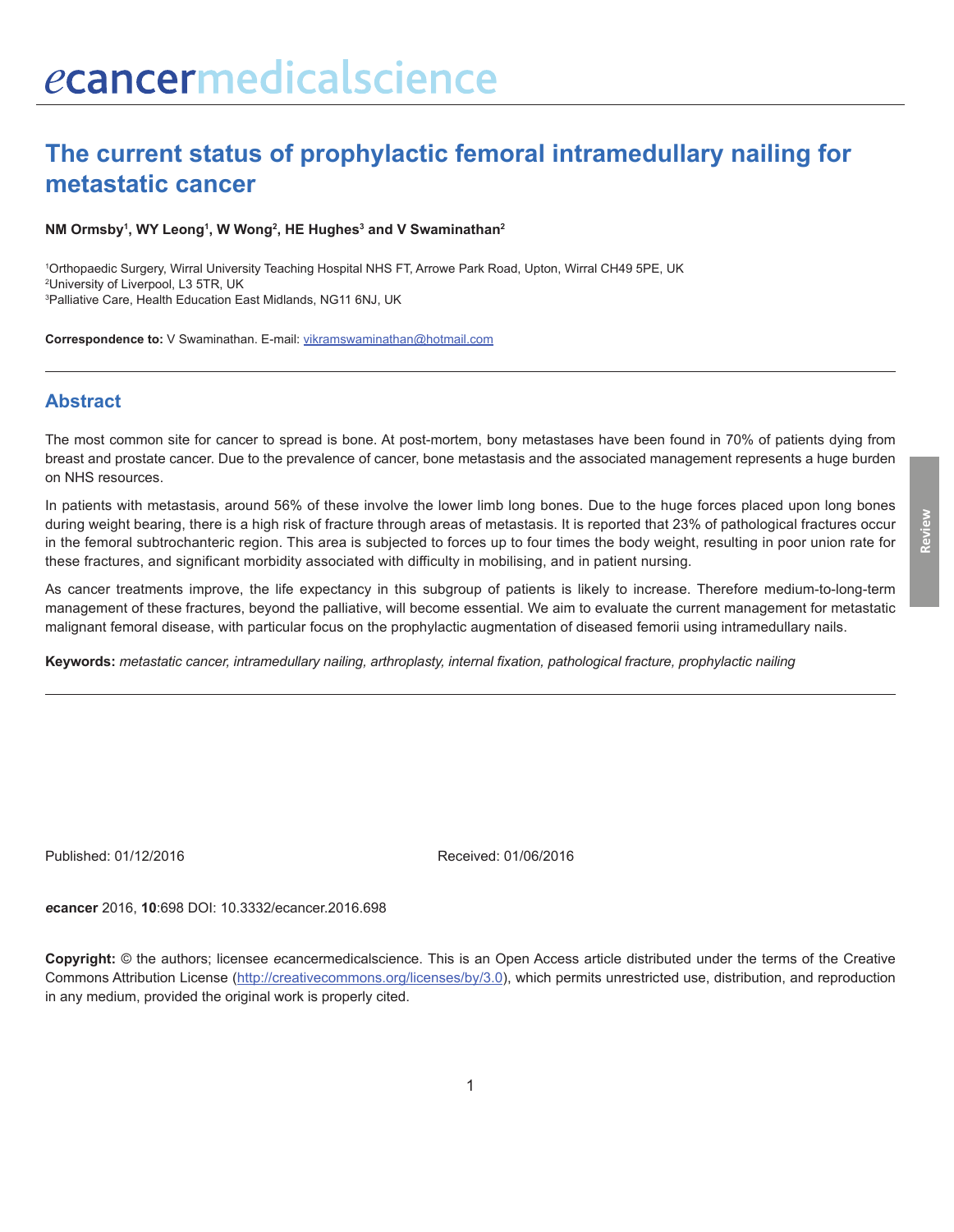# **Introduction**

Cancer currently accounts for one in every four deaths in the United Kingdom [\[1\].](#page-6-0) More than one-third of cancers are diagnosed in the over 1975s, and due to an ageing population this statistic is likely to increase [\[2\]](#page-6-0). The most common site for cancer spread is bone [\[3\]](#page-6-0). The most common cancers to metastasise to bone are breast and prostate. At post-mortem, bony metastases have been found in 70% of patients dying from breast and prostate cancer [\[4\]](#page-6-0). Other malignancies, such as thyroid, kidney, and bronchus, can also spread to bone, with a prevalence of around 30–40% in those who die from the primary malignancy [\[4\]](#page-6-0).

Currently, metastasis to bone is associated with an adverse prognosis for these patients, increasing mortality [\[3\]](#page-6-0). Significant increased morbidity in these patients causes an increased burden on the health service. In patients with metastasis, around 56% of these involve the lower limb long bones [\[3\]](#page-6-0). Due to the huge forces placed upon long bones during weight bearing, there is a high risk of fracture through areas of metastasis. It is reported that 23% of pathological fractures occur in the femoral subtrochanteric region [\[5\].](#page-6-0) This area is subjected to forces of up to four times of body weight, resulting in poor union rate for these fractures, and significant morbidity associated with difficulty in mobilising, and in patient nursing. Symptoms commonly related to femoral metastatic disease include pain, difficulty weight bearing, and presence of a pathological fracture [\[6\]](#page-6-0). Pain from femoral metastasis is associated with subsequent mechanical instability that ultimately results in pathological fracture as the destruction of the bony cortex progresses.

As cancer treatments improve, the life expectancy in this subgroup of patients is likely to increase. Therefore, medium-to-long-term management of these fractures, beyond the palliative, will become essential. There are various surgical interventions that can be considered depending on the site and position of metastatic tumour and whether there is a fracture *in situ* or an impending fracture. The primary aim is to stabilise the femur, in order to maintain load-bearing ability and prevent subsequent fracture of the weakened cortices secondary to tumour infiltration. Instrumentation of the femur is reported to provide longitudinal structural support and pain relief, allowing the patient to weight bear through the limb [\[7,](#page-6-0) [8\]](#page-6-0).

These factors are important as they relate to a patient's independence and ability to undertake normal daily activities. Given that some of these patients undergo prophylactic nailing as a palliative procedure, any improvement to quality of life can significantly affect their quality adjusted life years (QALYs). This principle is very important. The prophylactic management of bone metastasis may become an important feature of cancer management in the future. We aim to evaluate the current management for metastatic malignant femoral disease, with particular focus on the prophylactic augmentation of diseased femorii using intramedullary nails.

# **Diagnosis**

If a malignant lesion is strongly suspected in the femur, further investigations are essential to help confirm their presence, and identify the primary source. Grimer *et al*. recently published guidance in 2010 relating to the investigations that should be performed when a suspicious bony lesion is suspected [\[9\].](#page-6-0)

In patients who have a pre-existing diagnosis of cancer, an assumption of metastatic disease must not be made without evidence to support this, as the management plan is vastly different. Bickels *et al*. have recommended a bone scan to exclude other lesions. If there are none found, then this should be managed like a primary tumour with biopsy to identify a diagnosis [\[7\].](#page-6-0) Any other painful sites should also be imaged with plain radiographs.

In patients with no previous history of cancer, a full systematic history and examination is crucial, combined with investigations. Depending on age, two different management pathways are suggested. Recommended imaging modalities include plain radiograph, magnetic resonance imaging (MRI), and isotope bone scan. Bone scans are required as above to identify if this is a solitary lesion or if there is extensive disease. Computed tomography (CT) scans are also crucial to help diagnose primary origin and stage of the disease. They can also be useful to quantify bony destruction and in surgical planning. A tissue diagnosis, however, is key in these patients, guiding the ultimate management of the patient, both from an oncological and from a orthopaedic point of view. If a primary lesion is identified, which is more amenable to biopsy, this is preferable, particularly if the bone is not amenable to surgery or surgery is not currently indicated.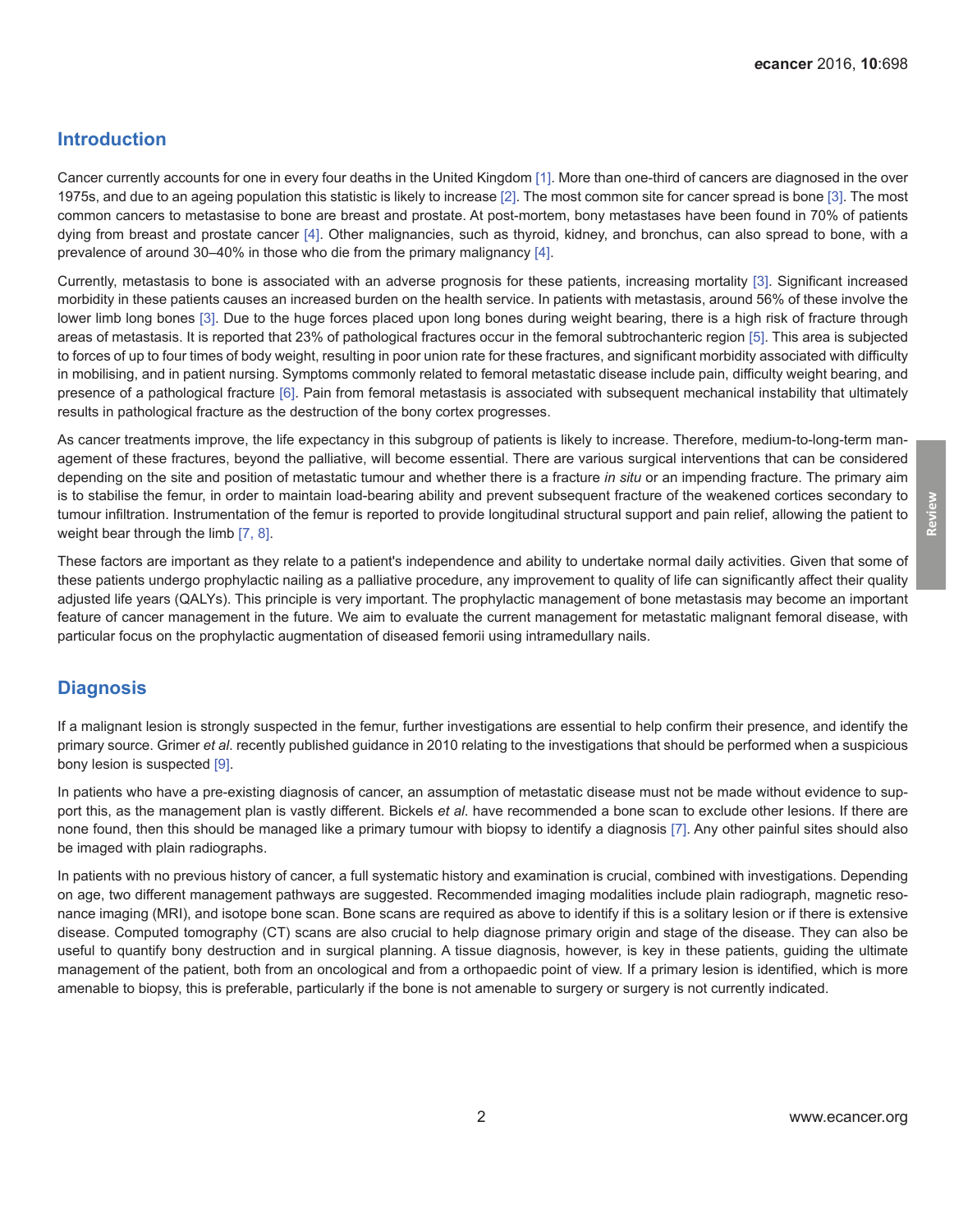# **Biopsy of suspicious lesion**

It is common practice in orthopaedics to send histology samples intraoperatively for patients with pathological lesions and fractures. In patients having arthroplasty surgery or modulated proximal femoral replacement, the excised portion of the femur is sent for suitable tissue analysis by a histopathologist. In those patients with more distal lesions who are being managed with intramedullary device, bone reamings are routinely sent to achieve a tissue diagnosis. A paper by Hassan found that tissue sent from reamings was inadequate in one third of patients, and a diagnosis from reamings alone was not possible for this group of patients [\[10\]](#page-6-0). This is due to the traumatic way the tissue is harvested, with significant heat generated by reaming. We should therefore not rely upon this for diagnosis. If at all possible a tissue diagnosis (from a core needle biopsy) would be beneficial prior to any intervention, surgical or otherwise. This enables an MDT decision to be made regarding the multiple important factors that will dictate treatment.

# **Decision to treat with surgery**

Several different tumour characteristics can influence the way a metastatic lesion is managed and must be considered prior to palliative operative management. It is vital to identify those tumours that respond predictably to oncological therapy without surgical intervention (such as lymphoma), and also primary musculoskeletal tumours (e.g. Sarcoma) that will require urgent specialist referral and intervention [\[7\]](#page-6-0).

After ruling out the above, the next point is to determine the primary origin of the cancer. This will provide some insight into how aggressive the tumour will be, and how it will affect the bones. Will it cause lytic lesions or sclerotic? It can also be useful in the multi-disciplinary team (MDT) approach as some malignancies will respond better to chemo/radiotherapy and hormonal therapy than others. The origin of the tumour, if known, can also help with pre-operative optimisation. Some malignancies are known to be very vascular, such as bony metastases from a renal cell carcinoma (RCC). Chatziioannou *et al*. published literature on the significance of embolisation of RCC bone metastases prior to surgery. It was identified that there is a significant difference with blood loss during surgery (*p* = 0.049) and the need for subsequent blood transfusions ( $p = 0.03$ ) when RCC metastases are completely devascularised compared to incomplete devascularisation [\[11\]](#page-7-0). These patients may require pre-operative devascularisation in the form of embolisations.

A patient's estimated life expectancy can influence the decision to treat operatively. This is always difficult to assess and it is very individual to each patient. General consensus is that a survival of 6–12 weeks would be the minimum life expectancy required for relatively simple procedures to stabilise a bone such as IM nailing, and 6 months for complex reconstruction procedures [\[7\].](#page-6-0) Life expectancy varies greatly between tumour types. Other factors include, premorbid function, local disease control, and degree of spread. There have been many papers looking into positive and negative prognostic indicators in patients with bony metastasis. Pathological fracture, visceral metastasis, low haemoglobin ( < 7 mmol/L) and lung cancer were found to be negative predictors in one study, with myeloma positively prognostic [\[12\].](#page-7-0) A study by Nathan *et al*. found that independent negative predictors were performance status, number of bone metastases, visceral metastases, haemoglobin count. Interestingly, the most stastically significant prognostic value was the surgeon's survival estimate itself [\[13\]](#page-7-0).

## **Isolated solitary lesion**

Identification of patients with an isolated solitary metastasis warrants further more detailed assessment. The desire is often to fully excise localised solitary lesions, however, given that the disease is systemic by definition this is not curative. There is evidence showing that radical excision of solitary metastasis can provide a more prolonged disease-free interval and thus improving patient's survivability [\[14\].](#page-7-0) This is particularly true for metastasis from renal cell carcinoma [\[15\].](#page-7-0) Baloch *et al*. reported in his case series of 25 patients one, three and five year cumulative survival rates of 88%, 54%, and 13%, respectively, following either, radical excision, amputations or with endoprosthetic replacement [\[14\]](#page-7-0). Hence, if patients demonstrated higher survivability outcome, resection with reconstruction may provide much more durable and reliable construct. Conversely, here is evidence that resection of lesions does not improve patient outcomes, but in general, patients with solitary lesions do better than those with multiple bony deposits [\[7\].](#page-6-0)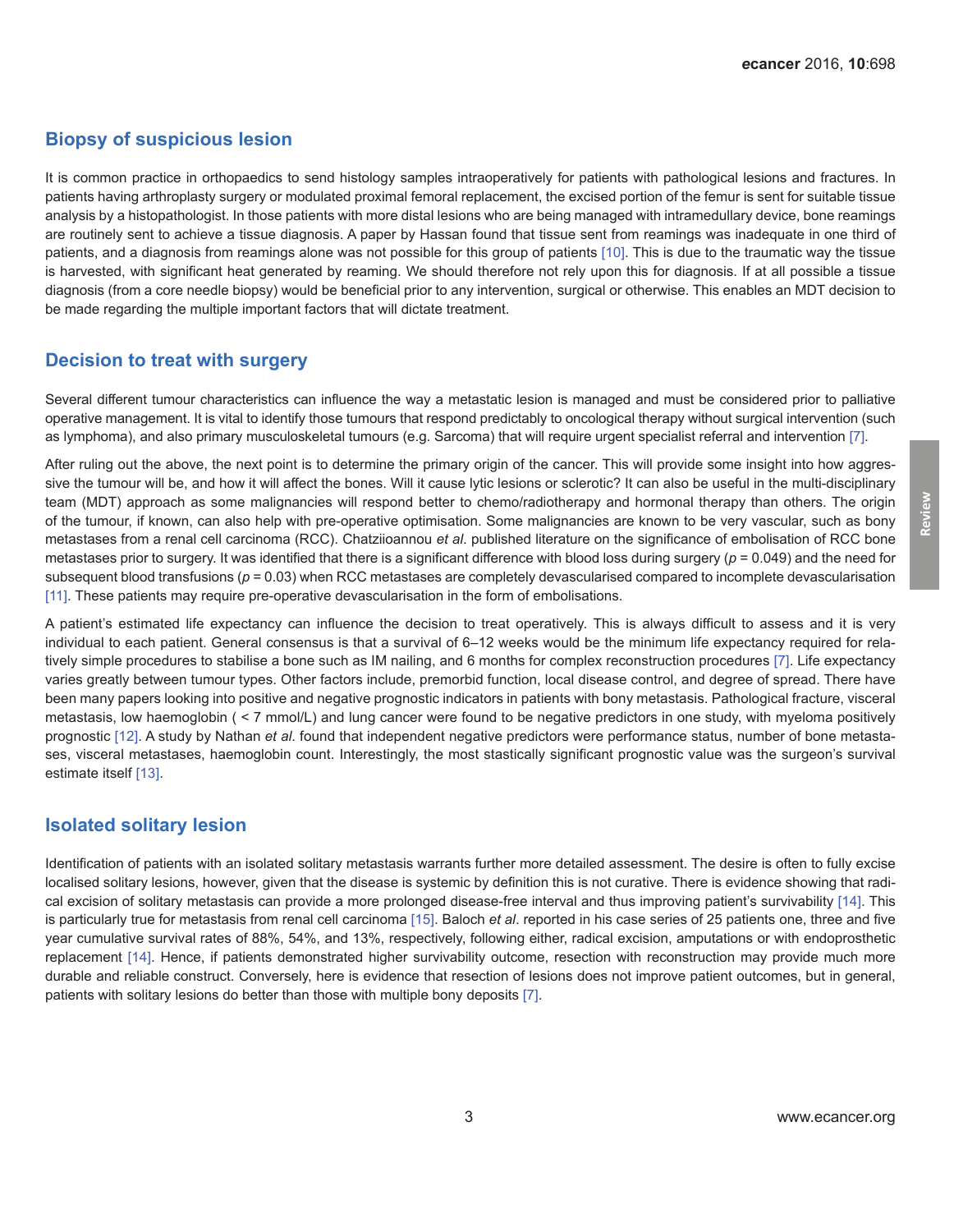# **Pathological fractures**

An untreated bone metastasis can lead to a pathological fracture. This is one of the most important factors affecting patient morbidity. The mechanism of how a tumour causes bony destruction is important to understand. There are three distinct phenotypes of bony metastasis: bony lysis, sclerotic lesions, and a mixed picture. This impacts the risk of pathological fracture. Osteolytic lesions (the classic being breast) stimulate osteoclastogenesis through tumour production of interleukin (IL)-1, IL-6, MIP1α, and RANK ligand. The tumour also stimulates existing osteoclasts through the production of tumour necrosis factor (TNF) and parathyroid hormone-related peptide, increasing RANK-L expression on osteoblasts [\[16\]](#page-7-0). Osteoblastic lesions (classically prostate) are the result of tumour cell-mediated activation of osteoblasts, through production of TGF-β and bone morphogenic protein [\[17\]](#page-7-0). Prostate tumour cells also demonstrate osteomimicry with the tumour cell differentiating towards an osteoblastic bone forming phenotype [\[18,](#page-7-0) [19\]](#page-7-0). Fractures will commonly occur through the area of metastatic lesions, especially in weight bearing bones. Features suggestive of impending pathological fracture include large lesions, lytic in nature, and erosion into or through a cortex of the femoral bone.

# **Estimating the risk of pathological fracture**

Once a metastatic lesion has been identified in the femur, tools are available to help quantify the risk of a pathological fracture. A scoring system for predicting this risk was originally developed by Harrington in 1986. He listed four criteria that could be used to predict the fracture risk of metastatic disease primarily in the femur (Figure 1). Previous studies state that the existence of one or more of the described criteria is thought to be an indication for prophylactic fixation of femur. However, limited statistical evidence is available to describe the sensitivity, specificity and reproducibility of these criteria [\[20–22\]](#page-7-0).

Mirels developed another scoring system in 1989, which is currently widely used to predict the risk of pathological fracture. This scoring system consists of four criteria, each scored from 1 to 3 ([Figure 2](#page-4-0)). A score of ≤ 7 and ≥ 9 gives a fracture risk of 4% and 33%, respectively. He further recommended radiotherapy for patients with a score of ≤ 7, clinical judgement for a score of 8 and prophylactic fixation for patients with a score of ≥ 9. Several studies have validated Mirel's scoring system, showing sensitivity and specificity to be 91% and 35%, respectively [\[23, 24\].](#page-7-0)

There are limitations with the Mirels' scoring; the low specificity and uncertainty with a score of 8 could lead to potentially unnecessary interventions being performed in cancer patients.

Recently, CT scan has been developed as an assessment tool for risk of impending fracture. Nazarian *et al* had developed and validated CT-based rigidity analysis (CTRA). CT scans of the bone involved and a hydroxyapatite phantom (CIRS Tissue Simulation and Phantom Technology) to standardise X-ray attenuation for each pixel to bone mineral density. The final calculation provides a measure of bone resistance to Uniaxial loads (EA), bending moment (EI) and torsional moment (GJ) (Figure 3).

The CTRA was found to have a sensitivity of 100% versus 67% and specificity of 60% versus 48% when comparing to Mirel scores (Mirel score ≥ 9). Folowing initial consultation, patients who were deemed to have high risk of impending fractures received stabilisation and were excluded from Damron *et al*. study. Hence, the study can only be generalised to patient population whereby the benefit of prophylactic stabilisation was questionable following initial assessment.

Despite the clear superiority in sensitivity and specificity, it is worth pointing out that CTRA is not as easily accessible in a clinical setting. In some cases, it will be quite apparent from clinical assessment and Mirel scoring regarding the impending risk of fracture. In cases whereby Mirel scoring were inconclusive, CTRA can be performed to provide further information which might guide treatment [\[25–26\].](#page-7-0)

| Harrington's criteria for predicting risk of fracture. |
|--------------------------------------------------------|
| Cortical bone destruction > 50%                        |
| A lesion $> 2.5$ cm in the proximal femur              |
| Destruction of subtrochanteric femoral region          |
| Persistent pain despite irradiation                    |

**Figure 1. Harrington's criteria for predicting risk of pathological fracture.**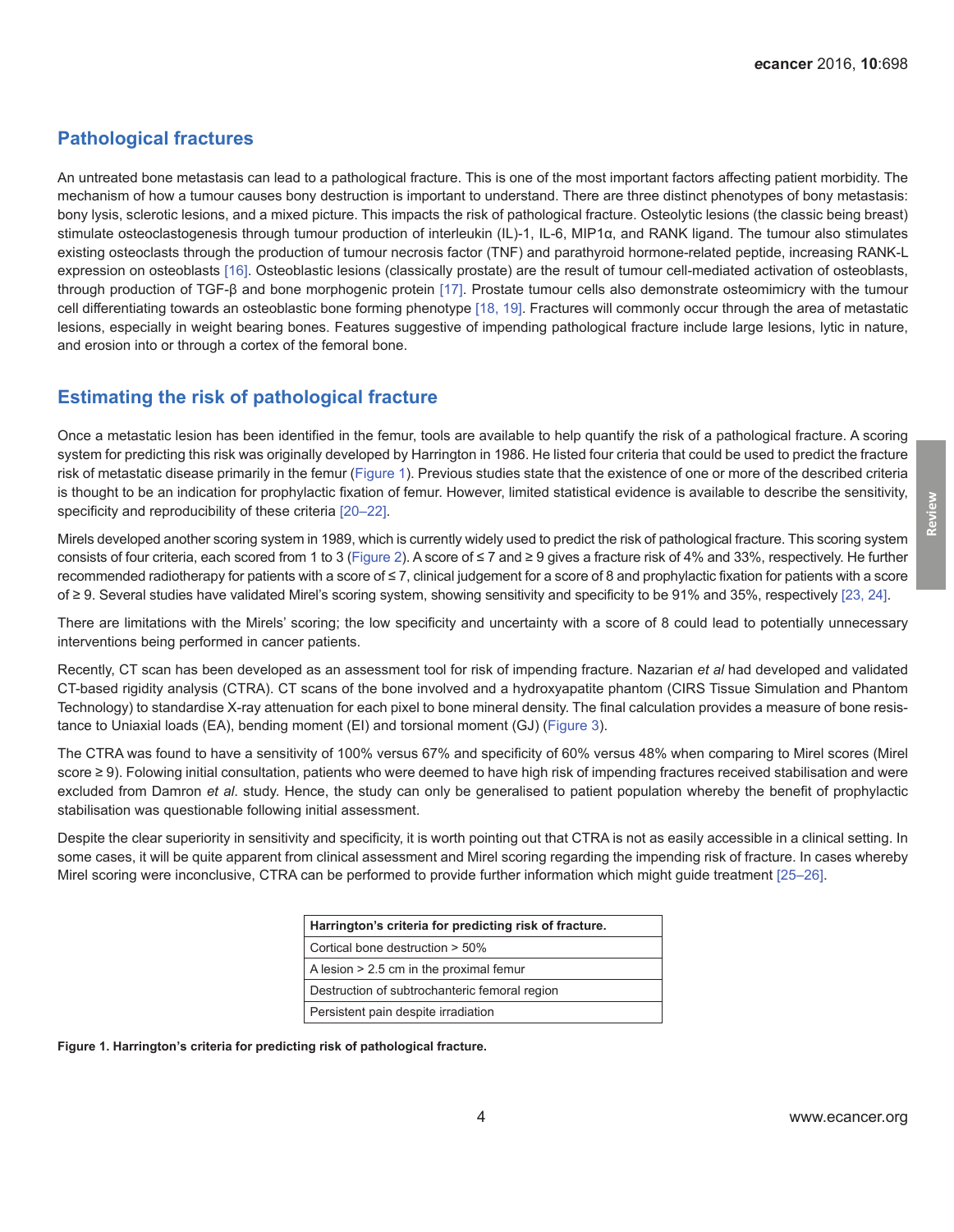| Mirels' scoring system for pathological fracture prediction. |                |                    |               |  |
|--------------------------------------------------------------|----------------|--------------------|---------------|--|
| <b>Score</b>                                                 |                | 2                  | 3             |  |
| <b>Site</b>                                                  | Upper limb     | Lower limb         | Trochanteric  |  |
| Pain                                                         | Mild           | Moderate           | Functional    |  |
| X-ray appearance                                             | <b>Blastic</b> | Mixed              | Lytic         |  |
| Size of lesion                                               | $<$ 1/3 Cortex | $1/3 - 2/3$ cortex | $>2/3$ cortex |  |

<span id="page-4-0"></span>**Figure 2. Mirels' scoring system for pathological fracture prediction.**



**Figure 3. CT-based rigidity analysis (CTRA).**

Tatar *et al*. also examined the correlation of size of long bone metastasis with percentage of cortical bone involvement measured on CT scan to risk of fractures in 47 patients who were treated with radiotherapy. They have concluded that the only positive predictive parameter for fracture was circumferential cortical involvement of ≥30% with recommendation of nailing for any patients within this group in their Level IV study [\[27\]](#page-7-0).

#### **Indications for surgical management**

The major indications for surgical management of femoral metastasis are in patients with impending or pathological fractures, and in those with intractable pain [\[28–](#page-7-0)[30\]](#page-8-0). Several options are available for surgical management. Prophylactic internal fixation of the femur for metastatic disease was first described by Griessman *et al* in 1947. Since then, a number of case reports and studies have been published with intramedullary nailing becoming the treatment of choice for impending femoral fractures caused by metastases [\[31\].](#page-8-0) A recent study showed that patients who underwent prophylactic fixation have improved post-operative outcomes than patients who underwent fixation after pathological fracture, including longer survival, and shorter hospital stay [\[32\]](#page-8-0).

## **Nailing**

Despite a long history of performing intramedullary nailing, limited evidence exists which evaluates the most appropriate surgical implantation technique. Historically, cephalomedullary nails were used for prophylactic fixation as it provides greater stability for the entire femur including the femoral neck as opposed to plating. However, conflicting evidence has been identified in different studies and it remains uncertain if femoral neck fixation is necessary in patients with subtrochanteric metastatic lesions. Study by Moon *et al* found no femoral neck lesions in follow-up of 145 nailings in 141 patients with subtrochanteric metastatic lesion. Hence, they do not recommend stabilising the femoral neck in these group of patients [\[33\].](#page-8-0) Alvi and Damron found incidence of disease progression was considerably lower than the complication rate potentially attributable to the use of cephalomedullary implants, but this is very difficult to say categorically. Only one patient in this series developed a new lesion not previously recognised, but 12% progressed [\[34\]](#page-8-0). Fixation with nails is better than plates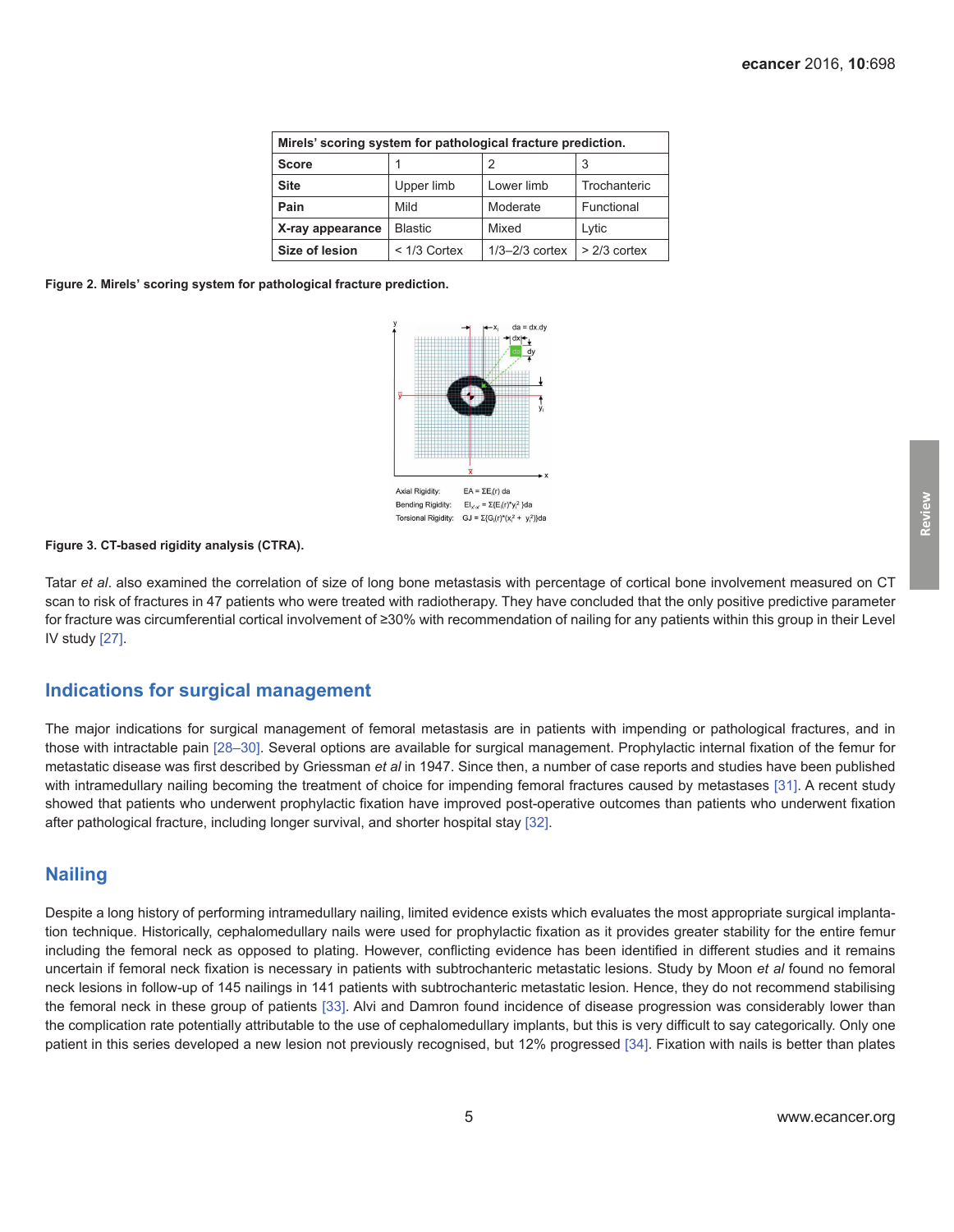and screws, although not periprosthetic [\[32\]](#page-8-0). Biomechanically speaking a reamed nail does provide a more stable construct in comparison to undreamed nail. However, Cole *et al*., in their paper suggested that there is evidence that reaming is no better, and that reamings are not ideal diagnostically. Hence, undreamed nails would be best, reducing trauma and operative time [\[35\].](#page-8-0)

Venting is a method developed to reduce the intramedullary pressure during nail insertion. It has been hypothesised that a raised intramedullary pressure could lead to some surgical complications. A study showed that venting could reduce intramedullary pressure in a femur with metastatic disease, but not low enough to prevent fat and tumour embolisations. It is also unclear how venting affects the spreading of cancer locally and systematically [\[36\].](#page-8-0) A questionnaire has been developed for orthopaedic surgeons in Canada which asked if they routinely use venting when treating impending femoral fractures. The results showed that there is no general consensus regarding the routine use of venting [\[37\].](#page-8-0)

#### **Complications of intramedullary nailing**

Several complications are associated with prophylactic fixation of metastatic femoral disease. These include general surgical risks such as infection (1–2%), deep vein thrombosis (4.9–14%), and intraoperative (1%) or postoperative death (3 months mortality rate of roughly 13%, 1-year mortality rate of 70–90% depending on cancer type) with mean post-operative survival time of 14 months [\[32, 38,](#page-8-0) [39\]](#page-8-0). Procedurespecific risks include fat embolisation, failure of implant (2-8%), seeding of cancer, and periprosthetic fracture. Overall, complication rate related to surgery is approximately 8% [\[32, 38, 39\]](#page-8-0). There remains uncertainty with regard to the effects of intramedullary nailing on local and systematic spreading of cancer with some studies indicating that there are no significant effects, while others identified some evidence of the tumour spreading [\[31\].](#page-8-0)

## **Arthroplasty**

As the proximal femur is one of the commonest sites of bone metastases, arthroplasty has a role in managing impending proximal femur fractures. Arthroplasties are often performed when there is acetabular involvement or presence of severe bony destruction and when any attempts of internal fixation are likely to be frutile. Surgical resection of the tumours followed by endoprosthetic reconstruction is a proven treatment option and allows for immediate weight bearing and reducing risks of construct failure post-surgery. However, these procedures are very complicated and should only be performed in specialist orthopaedic centres [\[38, 40–42\].](#page-8-0)

## **Plating**

When the distal femur is affected, plating could be used as an option to stabilise the affected part of the femur. Generally, intramedullary nails are the devices of choice for fixation as they offer more extensive stabilisation of bone, a reduced risk of future fracture and a lower rate of fixation failure as opposed to plating. We were, however, unable to find any articles comparing the prophylatic use of intramedullary nailing and plating. Plating is generally reserved for pathological fractures where the use of intramedullary devices are contraindicated, such as the presence of densely sclerotic lesions or when an unstable metaphyseal fragments that could not be stabilised with intramedullary construct are present [\[43\]](#page-8-0).

#### **Non-operative treatment**

Metastatic bone disease is complicated and treatment requires a MDT approach to provide patients with the best outcome. Depending on the size of tumour and the patient's comorbidities, metastatic femoral disease could primarily or initially be managed medically. Treatment options include chemotherapy, radiotherapy, bisphosphonates and hormonal therapy. Bisphosphonates have been found to reduce bone pain and delay the development of complications to bone [\[44\]](#page-8-0). No coherent data between studies exists on fracture risks following medical management of metastatic femoral disease; some papers suggested roughly 5-10% risk of fracture [\[32, 38\]](#page-8-0). Others show no difference between surgically or medically treated patients and some favour surgical management [\[45\]](#page-8-0). It is however noted that all these papers have a relatively small sample size and results published may have low statistical power.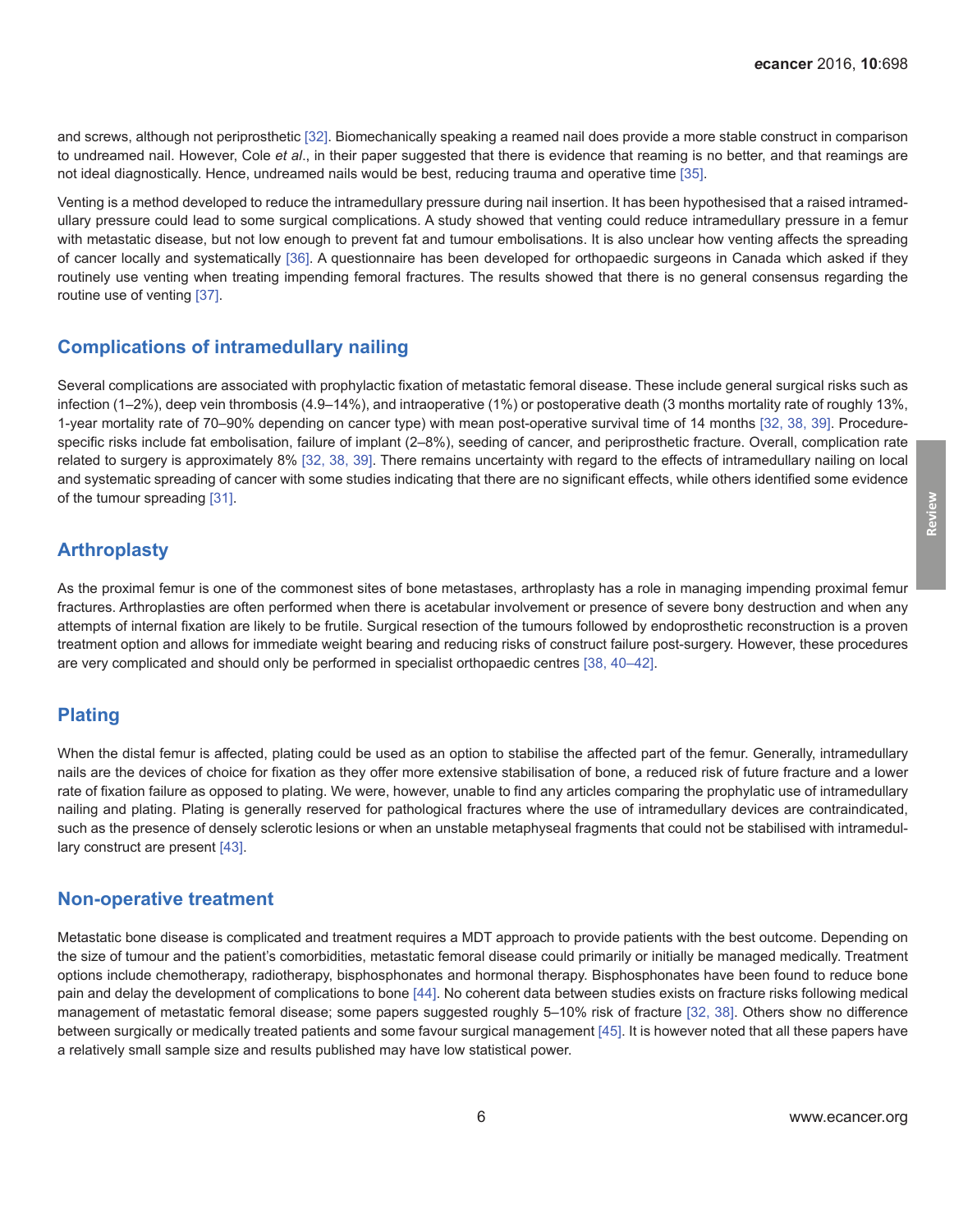# <span id="page-6-0"></span>**Fitness for surgery**

Regardless of surgical techniques available, a patient must ultimately be a candidate for surgery. Patient selection is always an important influencing factor, and is more complicated particularly in patients with metastatic disease. The assessment for suitability for surgical measures also becomes increasingly important in the elderly population, given their associated health confounding comorbidities; age alone however is not an accurate independent predictor of surgical outcome [\[46\].](#page-8-0) Often it is these comorbidities or perceived fitness status that declares a patient unsuitable for surgical management [\[47\].](#page-8-0) The concept of frailty further confounds the decision to proceed to surgery, especially in an older patient. A patient's current status with regards to daily activities, mobility and functioning are all highly relevant to prophylactic surgery of the femur. An evaluation needs to be made to ascertain the potential benefit gained from surgery. Previous functional status prior to metastasis to the affected limb, alongside prognostic values for the primary disease are required information. A multidisciplinary approach is therefore a must for these patients.

# **Conclusions**

Changing demographics and an ageing population forecast an increased incidence in cancer and consequential secondary complications such as bone metastases. There is therefore an essential growing need to establish which management pathway and method of prophylaxis for pathological fracture is the most effective in improving prognosis. Inevitably, establishing a universal solution is difficult solely due to the complexity of cancer treatment. Treatment is dependent on each particular patient and their bespoke health needs and fitness.

of life. There is reason to suggest that intramedullary nails could be used for effective prophylaxis, however the current lack of evidence surrounding surgical interventions is not sufficient to concretely justify which method has the most potential. The authors propose to create a pragmatic algorithm for the diagnosing clinican for the management of these fractures, and plan to report these findings upon completion.

With criteria available to help recognise patients at high risk from femoral shaft fracture, it is important to have practical preventative interventions in place. These treatments will undoubtedly become increasingly relevant in the future of orthopaedics. Prophylactic fixation aims to stabilise the affected area and therefore prevent pathological fractures, in addition to improving mobility, patient prognosis and quality

# **References**

- 1. UK Cr Cancer mortality statistics 2011 [Available from:<http://www.cancerresearchuk.org/health-professional/cancer-mortality-statistics>
- 2. Gavrilov LA, Heuveline P (2003) **Aging of population** (Eds.) PDaGM, editor: New York, Macmillan Reference USA
- 3. Coleman RE (2006) **Clinical features of metastatic bone disease and risk of skeletal morbidity** *Clin Cancer Res* **12**(20 Pt2) 6243s–9s DOI: [10.1158/1078-0432.CCR-06-0931](http://dx.doi.org/10.1158/1078-0432.CCR-06-0931) PMID: [17062708](http://www.ncbi.nlm.nih.gov/pubmed/17062708)
- 4. Galasko C (1981) **The anatomy and pathways of skeletal metastases** Boston: GK Hall
- 5. Weikert DR, Schwartz HS (1991) **Intramedullary nailing for impending pathological subtrochanteric fractures** *J Bone Joint Surg Br* **73**(4) 668–70 PMID: [2071657](http://www.ncbi.nlm.nih.gov/pubmed/2071657)
- 6. Mercadante S (1997) **Malignant bone pain: pathophysiology and treatment** *Pain* **69**(1–2) 1–18 DOI: [10.1016/S0304-](http://dx.doi.org/10.1016/S0304-3959(96)03267-8) [3959\(96\)03267-8](http://dx.doi.org/10.1016/S0304-3959(96)03267-8) PMID: [9060007](http://www.ncbi.nlm.nih.gov/pubmed/9060007)
- 7. Bickels J, Dadia S and Lidar Z (2009) **Surgical management of metastatic bone disease** *J Bone Joint Surg Am* **91**(6) 1503–16 DOI: [10.2106/JBJS.H.00175](http://dx.doi.org/10.2106/JBJS.H.00175) PMID: [19487532](http://www.ncbi.nlm.nih.gov/pubmed/19487532)
- 8. van der Hulst RR, van den Wildenberg FA and Vroemen JP *et al.* (1994) **Intramedullary nailing of (impending) pathologic fractures** *J Trauma* **36**(2) 211–5 DOI: [10.1097/00005373-199402000-00012](http://dx.doi.org/10.1097/00005373-199402000-00012) PMID: [8114139](http://www.ncbi.nlm.nih.gov/pubmed/8114139)
- 9. Grimer R, Mottard S and Briggs T (2010) **Focus on earlier diagnosis of bone and soft-tissue tumours** *Brit Ed JBJS*
- 10. Hassan K, Kalra S and Moran C (2007) **Intramedullary reamings for the histological diagnosis of suspected pathological fractures** *Surgeon* **5**(4) 202–4 DOI: [10.1016/S1479-666X\(07\)80003-5](http://dx.doi.org/10.1016/S1479-666X(07)80003-5) PMID: [17849954](http://www.ncbi.nlm.nih.gov/pubmed/17849954)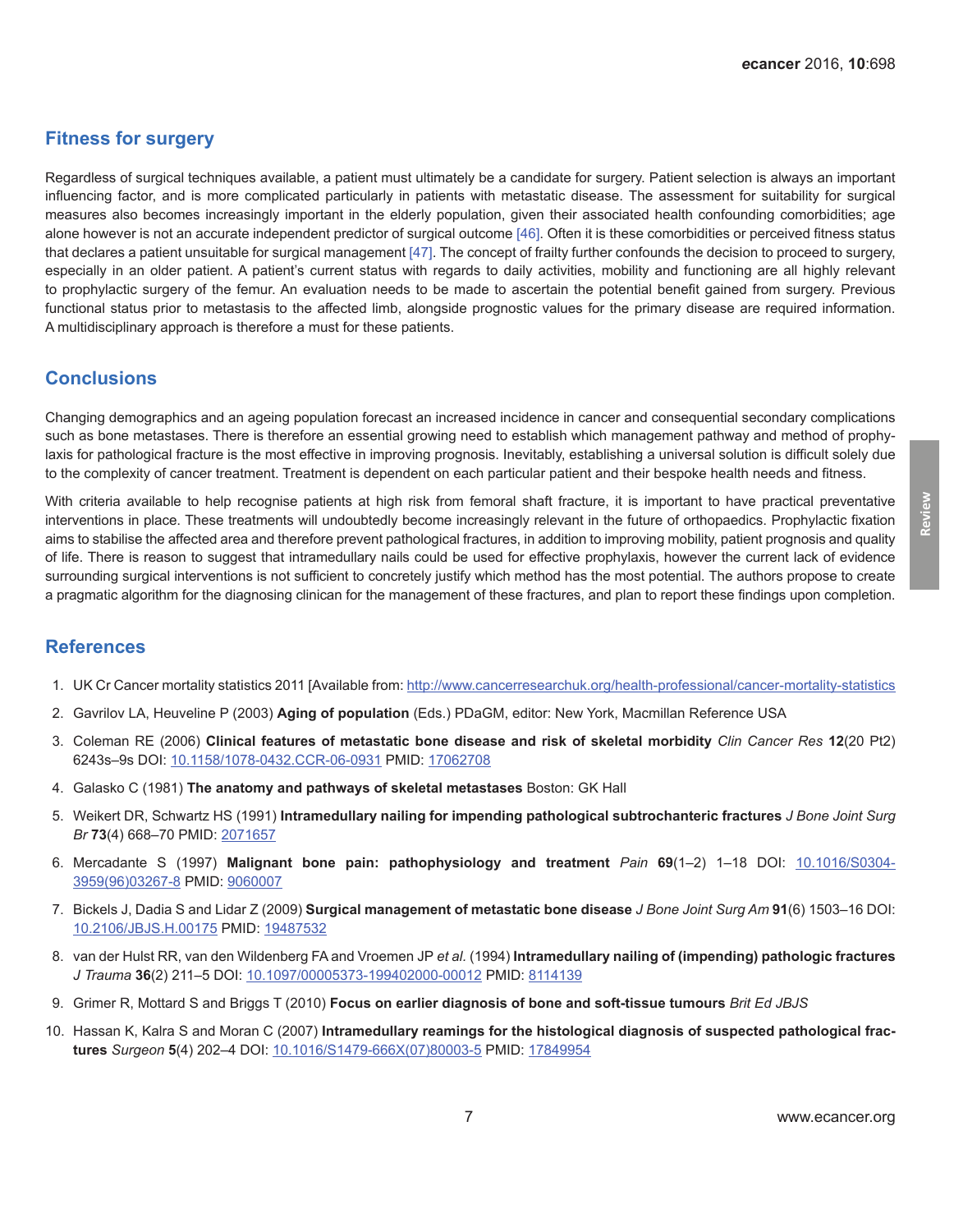- <span id="page-7-0"></span>11. Chatziioannou AN, Johnson ME and Pneumaticos SG *et al* (2000) **Preoperative embolization of bone metastases from renal cell carcinoma** *Eur Radiol* **10**(4) 593–6 DOI: [10.1007/s003300050969](http://dx.doi.org/10.1007/s003300050969) PMID: [10795540](http://www.ncbi.nlm.nih.gov/pubmed/10795540)
- 12. Hansen BH, Keller J and Laitinen M *et al* (2004) **The Scandinavian Sarcoma Group Skeletal Metastasis Register Survival after surgery for bone metastases in the pelvis and extremities** *Acta Orthop Scand Suppl* **75**(311) 11–5 DOI: [10.1080/00016470410001708270](http://dx.doi.org/10.1080/00016470410001708270) PMID: [15188660](http://www.ncbi.nlm.nih.gov/pubmed/15188660)
- 13. Nathan SS, Healey JH and Mellano D *et al* (2005) **Survival in patients operated on for pathologic fracture: implications for endof-life orthopedic care** *J Clin Oncol* **23**(25) 6072–82 DOI: [10.1200/JCO.2005.08.104](http://dx.doi.org/10.1200/JCO.2005.08.104) PMID: [16135474](http://www.ncbi.nlm.nih.gov/pubmed/16135474)
- 14. Baloch KG, Grimer RJ and Carter SR *et al* (2000) **Radical surgery for the solitary bony metastasis from renal-cell carcinoma** *J Bone Joint Surg Br* **82**(1) 62–7 DOI: [10.1302/0301-620X.82B1.9995](http://dx.doi.org/10.1302/0301-620X.82B1.9995) PMID: [10697316](http://www.ncbi.nlm.nih.gov/pubmed/10697316)
- 15. Takashi M, Takagi Y and Sakata T *et al* (1995) **Surgical treatment of renal cell carcinoma metastases: prognostic significance** *Int Urol Nephrol* **27**(1) 1–8 DOI: [10.1007/BF02575213](http://dx.doi.org/10.1007/BF02575213) PMID: [7615361](http://www.ncbi.nlm.nih.gov/pubmed/7615361)
- 16. Roodman GD (2004) **Mechanisms of bone metastasis** *N Engl J Med* **350**(16) 1655–64 DOI: [10.1056/NEJMra030831](http://dx.doi.org/10.1056/NEJMra030831) PMID: [15084698](http://www.ncbi.nlm.nih.gov/pubmed/15084698)
- 17. Logothetis CJ, Lin SH (2005) **Osteoblasts in prostate cancer metastasis to bone** *Nat Rev Cancer* **5**(1) 21–8 DOI: [10.1038/nrc1528](http://dx.doi.org/10.1038/nrc1528) PMID: [15630412](http://www.ncbi.nlm.nih.gov/pubmed/15630412)
- 18. Koeneman KS, Yeung F and Chung LW (1999) **Osteomimetic properties of prostate cancer cells: a hypothesis supporting the predilection of prostate cancer metastasis and growth in the bone environment** *Prostate* **39**(4) 246–61 PMID: [10344214](http://www.ncbi.nlm.nih.gov/pubmed/10344214)
- 19. Lin DL, Tarnowski CP and Zhang J *et al* (2001) **Bone metastatic LNCaP-derivative C4-2B prostate cancer cell line mineralizes in vitro** *Prostate* **47**(3) 212–21 DOI: [10.1002/pros.1065](http://dx.doi.org/10.1002/pros.1065) PMID: [11351351](http://www.ncbi.nlm.nih.gov/pubmed/11351351)
- 20. Piccioli A, Spinelli MS and Maccauro G (2014) **Impending fracture: a difficult diagnosis** *Injury* **45** S138–41 DOI: [10.1016/j.](http://dx.doi.org/10.1016/j.injury.2014.10.038) [injury.2014.10.038](http://dx.doi.org/10.1016/j.injury.2014.10.038) PMID: [25457334](http://www.ncbi.nlm.nih.gov/pubmed/25457334)
- 21. Harrington KD (1986) **Impending pathologic fractures from metastatic malignancy: evaluation and management** *Instr Course Lect* **35** 357–81 PMID: [3819423](http://www.ncbi.nlm.nih.gov/pubmed/3819423)
- 22. Ashford R (2009) **Palliative orthopaedic surgery for skeletal metastases** *Eur Oncol* **5**(1) 30–4
- 23. Mirels H (1989) **Metastatic disease in long bones: A proposed scoring system for diagnosing impending pathologic fractures** *Clin Orthop Relat Res* **2003**(415 Suppl) S4–13
- 24. Jawad MU and Scully SP (2010) **In brief: classifications in brief: Mirels' classification: metastatic disease in long bones and impending pathologic fracture** *Clin Orthop Relat Res* **468**(10) 2825–7 DOI: [10.1007/s11999-010-1326-4](http://dx.doi.org/10.1007/s11999-010-1326-4) PMID: [20352387](http://www.ncbi.nlm.nih.gov/pubmed/20352387) PMCID: [3049613](http://www.ncbi.nlm.nih.gov/pmc/articles/PMC3049613)
- 25. Nazarian Ara, Entezari V and Zurakowski D *et al* (2015) **Treatment planning and fracture prediction in patients with skeletal metastasis with CT-based rigidity analysis** *Clin Cancer Res* **21**(11) 2514–9 DOI: [10.1158/1078-0432.CCR-14-2668](http://dx.doi.org/10.1158/1078-0432.CCR-14-2668) PMID: [25724521](http://www.ncbi.nlm.nih.gov/pubmed/25724521) PMCID: [4452435](http://www.ncbi.nlm.nih.gov/pmc/articles/PMC4452435)
- 26. Damron T, Nazarian A and Entezari V *et al* (2016) **CT-based structural rigidity analysis is more accurate than Mirels scoring for fracture prediction in metastatic femoral lesions** *Clini Orthop Relat Res* **474** 643–51 DOI: [10.1007/s11999-015-4453-0](http://dx.doi.org/10.1007/s11999-015-4453-0)
- 27. Tatar Z, Soubier M and Dilles AF *et al* (2014) **Assessment of the risk factors for impending fractures following radiotherapy for long bone metastases using CT scan-based virtual simulation: a retrospective study** *Radiation Oncol* **9** 22 DOI: [10.1186/](http://dx.doi.org/10.1186/s13014-014-0227-1) [s13014-014-0227-1](http://dx.doi.org/10.1186/s13014-014-0227-1)
- 28. Kollender Y, Bickels J and Price WM *et al* (2000) **Metastatic renal cell carcinoma of bone: indications and technique of surgical intervention** *J Urol* **164**(5) 1505–8 DOI: [10.1016/S0022-5347\(05\)67016-4](http://dx.doi.org/10.1016/S0022-5347(05)67016-4) PMID: [11025692](http://www.ncbi.nlm.nih.gov/pubmed/11025692)